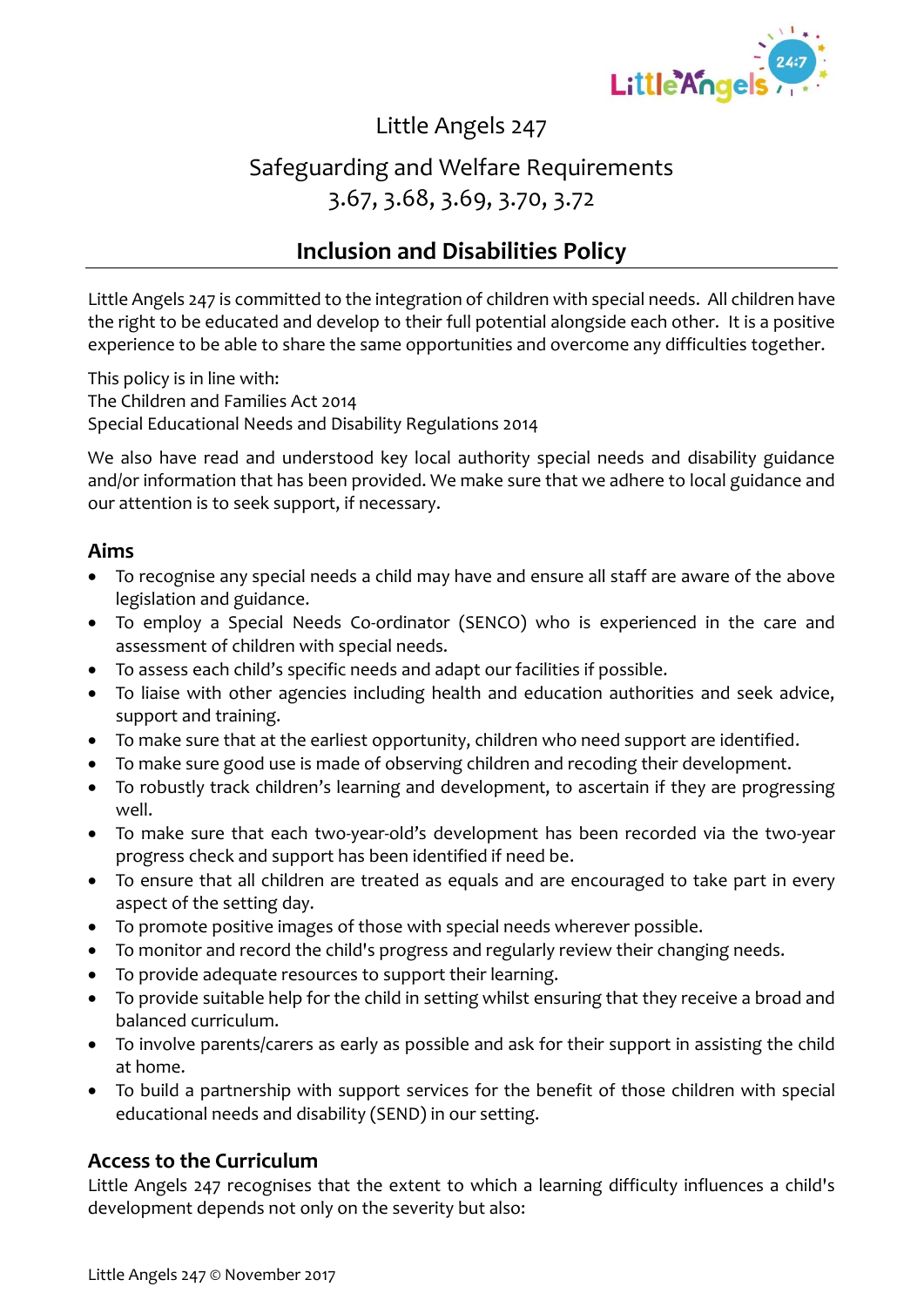

## Little Angels 247

## Safeguarding and Welfare Requirements 3.67, 3.68, 3.69, 3.70, 3.72

- the extent to which their environment supports them in coping with their difficulties;
- the child's motivation;
- appropriateness of learning resources;
- appropriateness of the setting's curriculum, content and delivery.

For these reasons our setting:

- considers the needs of children with SEND at all stages of curriculum development;
- works closely with special support agencies;
- ensures that there is an appropriate range of teaching strategies and approaches;
- investigates, with advice from specialist support agencies, the appropriateness and availability of any equipment that may be required to facilitate access to the curriculum;
- coordinates support available both from within the setting's resources and from external agencies to most effectively enable access for children with SEND.

### **Role of the Person Responsible for SEN**

The SENCO is responsible for:

- day-to-day operations of the setting SEND Policy;
- liaising with and advising fellow members of staff;
- co-ordinating provision for children with SEND across the setting;
- maintaining a SEND register and overseeing the records of all children with special educational needs;
- liaising with external agencies e.g. Portage and health visitors;
- making existing and new members of staff aware of SEND policies and procedures;
- ensuring that documents are in place, such as the Education, Health and Care Plans.

Little Angels 247 believes that all children have a right to experience and develop alongside their peers. Each child's needs are unique, therefore any attempt to categorise children is inappropriate.

The setting is committed to working alongside parents/carers in the provision of their child's individual needs in order to enable us to help their child develop to their full potential.

All children with special needs/disabilities have a right to a broad and well-balanced education.

We feel it is paramount to find out as much as possible about a particular child's needs, and the way that these affect their educational needs, by:

- liaison with child's parents/carers;
- liaison with any professional agencies and specialist professional colleagues;
- reading any reports that have been prepared;
- attending any review meetings with the local authority;
- regular monitoring of observations undertaken on the child's development.